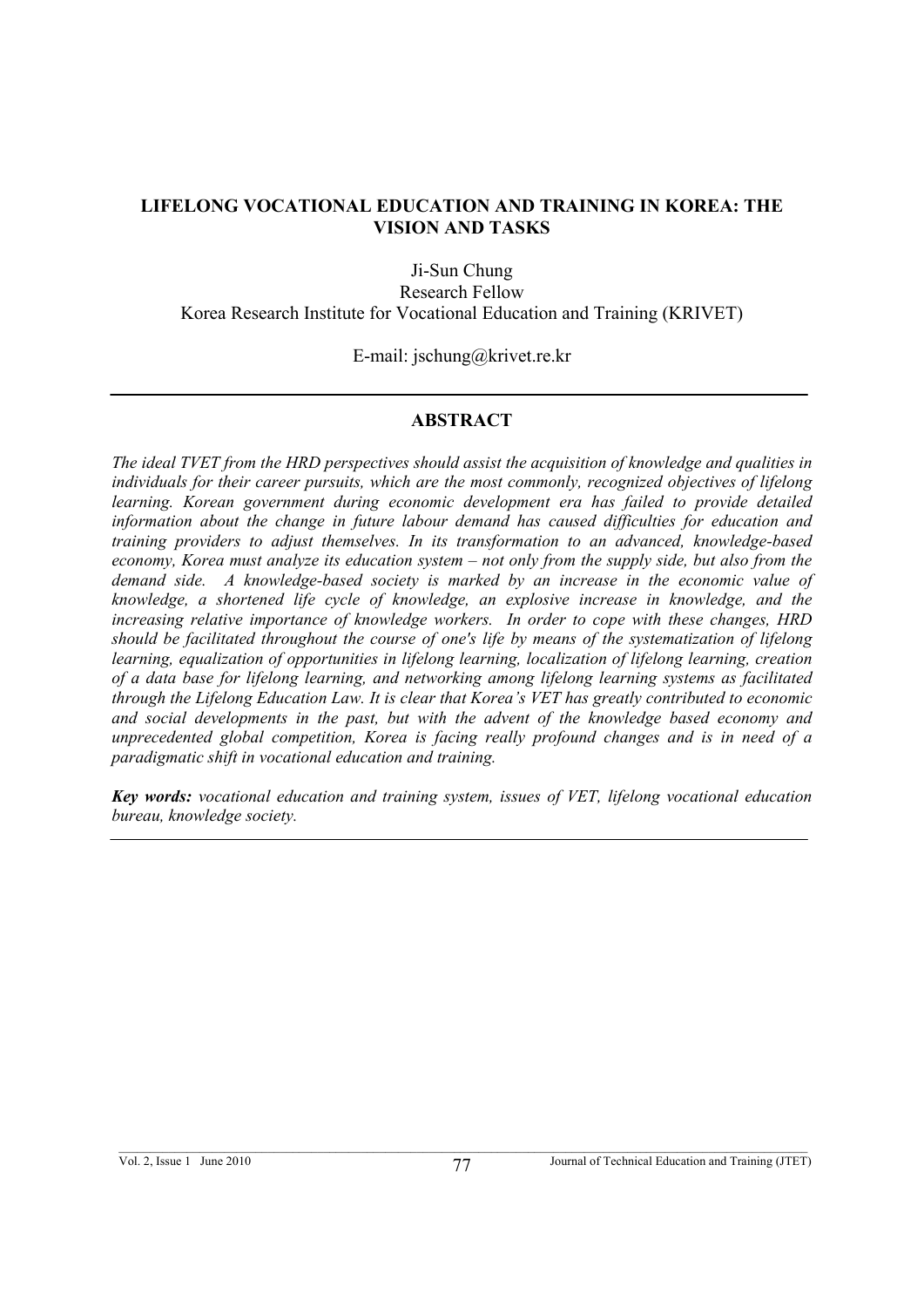### **INTRODUCTION: LIFELONG LEARNING IN THE KNOWLEDGE-BASED SOCIETY**

Lifelong learning is still a difficult subject to deal with despite its acknowledgement worldwide as an important policy issue. Lifelong learning is imbued with a certain utopian element. Until only recently, lifelong learning was regarded more as realizable vision than as a wishful thinking. Especially in the late 1960s when lifelong learning was first advocated, it was something of a pipe dream for the developing countries.

It was an educational ideal espoused by a number of advanced countries rather than an educational formula designed to suit the reality of the developing world. Surely it must have been difficult to broadly apply the term 'Reality' during those years. But today our situation has improved, and we can adopt "Making Lifelong Learning a Reality" as a tangible framework for our own educational aims. These days, even the notion itself has become somewhat in fashion among learned circles.

Unprecedented change has swept the world in the past decades prompting international organizations and European countries to revive the idea of lifelong learning. Societies worldwide are in the process of massive growth, as we evolve further away from our shared agrarian roots into an industrial and knowledge-based society. The economy, too, is being changed from labour-intensive to capital-intensive, and finally on to knowledge and information-intensive. Our very understanding of the nature of work is shifting, as the labour force moves from blue collar occupations, to white and finally on to gold collar. Resources that produce value are also being changed from land to energy to labour, and then again to knowledge. At the same time, the characteristics of war are also being modified in this modern era, turning away from disputes over land to the war for energy, and then on to the war for knowledge. As Peter Drucker said, the standard bearers of society commuted from the gallant knights in the middle ages to the bourgeois class in industrial society, and to the educated knowledge workers in contemporary society.

Korea learned a lot while shifting from an industrial society to a knowledge society. In the process of shifting, however, the economic paradigm still remained that of a labour-intensive, resource-based economy as in the past. Knowledge is the powerhouse of growth. The life cycle of knowledge is growing ever shorter, and therefore knowledge which is useful today may well be redundant tomorrow, while the human life cycle is conversely being extended. The problem here is that school education tends to adhere to the paradigm of the past.

The crisis in foreign exchange reserves that Korea experienced under the IMF regime was not just a crisis in foreign exchange reserves but was one of knowledge reserves as well. The lesson of the IMF crisis is that it is just as important to secure knowledge reserves as foreign exchange reserves in the knowledge society. That is, human and intellectual capital is more important than physical and financial capital. Human Resources Development (HRD) is the most important aspect of lifelong learning, and it should be realized over the course of one's life in a wide variety of fields. Also the development of vocational skills is the main factors of human resources development. Therefore, vocational education and training is the core of lifelong learning and HRD, which are in a mutually affective relationship.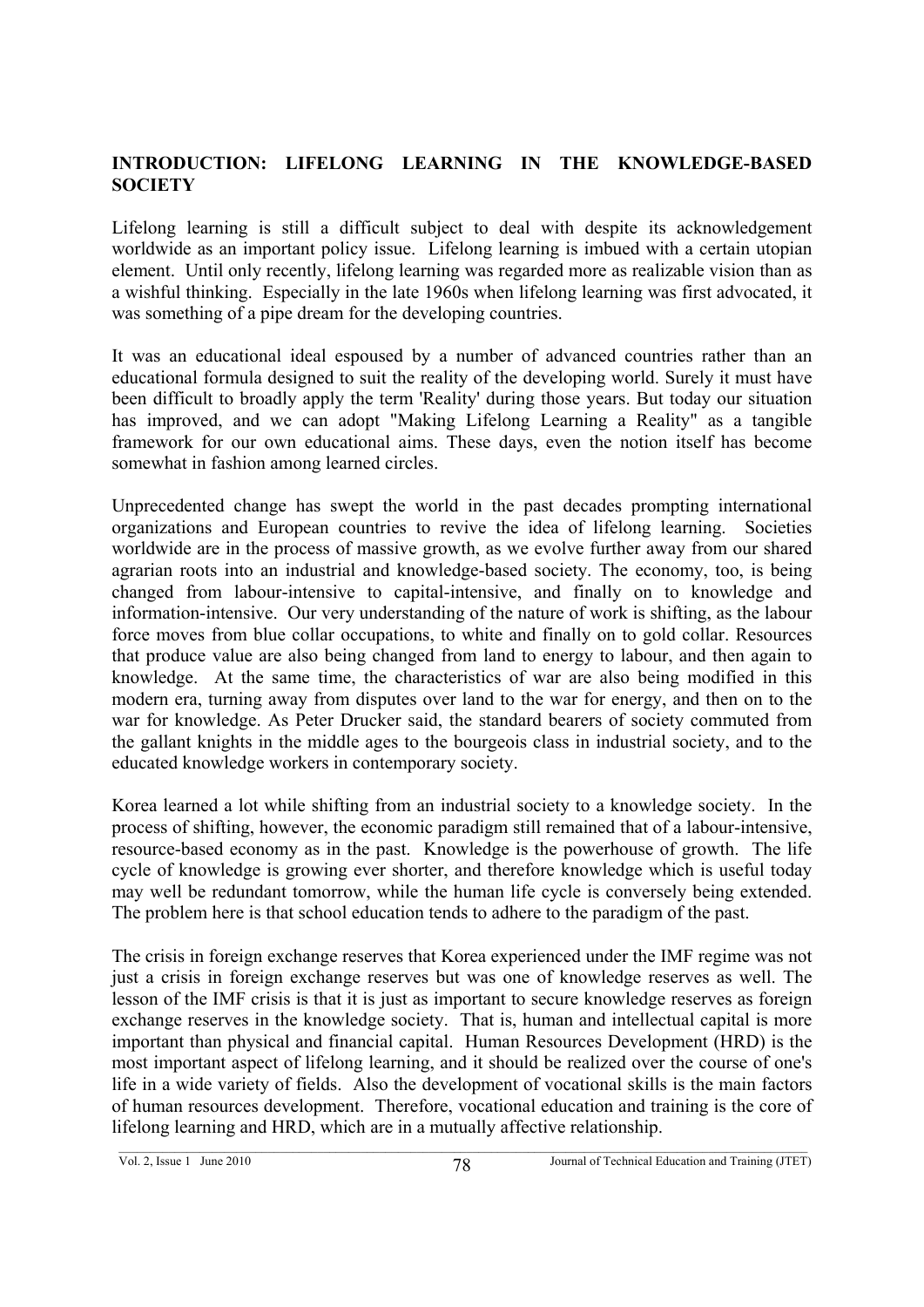# **VOCATIONAL EDUCATION AND TRAINING SYSTEM IN KOREA**

The ideal vocational education and training should assist the acquisition of knowledge and qualities in individuals for their career pursuits, which is the most commonly recognized objectives of lifelong learning, as well as foster the development of their integrity and social skills as responsible member of the society and workforce.

Vocational education and training are separated in Korea. Vocational education is implemented under the formal education system which is administered by the Ministry of Education and Human Resources Development. Vocational training is carried out as nonformal training which is administered mainly by the Ministry of Labour.

# **Vocational Education System**

Korea uses a school 'ladder' following a similar track of 6-3-3-4, providing six years of compulsory primary education, three years of middle school, and three of high school, followed by two or four more years in colleges and universities. High school education aims at providing advanced general and specific education on the basis of middle school education. High schools are classified into academic, vocational and other high schools–foreign language, art  $\&$  athletic, and science high schools. The higher educational institutions are divided into four categories: 4-year colleges and universities, 2-3 year vocational junior colleges and polytechnic colleges, the Air & Correspondence University, polytechnic universities and other schools (including theological colleges and seminaries). Most higher educational institutions are under the supervision of the Ministry of Education which has control over such matters as student quotas, qualifications of teaching staff, curriculum and degree requirements.

The largest part of Korea's vocational education and training system is the vocational education at schools. Initial training (pre-employment training) is provided at the senior secondary level (vocational high schools) and post-secondary level junior colleges.

Vocational education aims at providing advanced general education as well as vocational education in the fields of agriculture, technology, commerce, and marine & fisheries. In 2005, there were 728 vocational high schools with a total enrolment of 533,219 which accounted for about 30 percent of total high school enrolment. Most vocational students were taking programs in senior high schools of business/commerce and technology. The required period of study in all national, public, and vocational high schools is three years.

The purpose of junior college education is to produce middle-level technicians equipped with a solid base of theories and skills. Their specialized courses are grouped into technical, agricultural, nursing, fishery, health, commercial and business, home economics, arts and athletics, and so on with two or three year programs depending on the courses. The nursing, clinical pathology, physical cure, radiation, fishing, navigation and engineering programs require three years of education. The communication program is the only one requiring two and a half years of study and the rest require two years of education.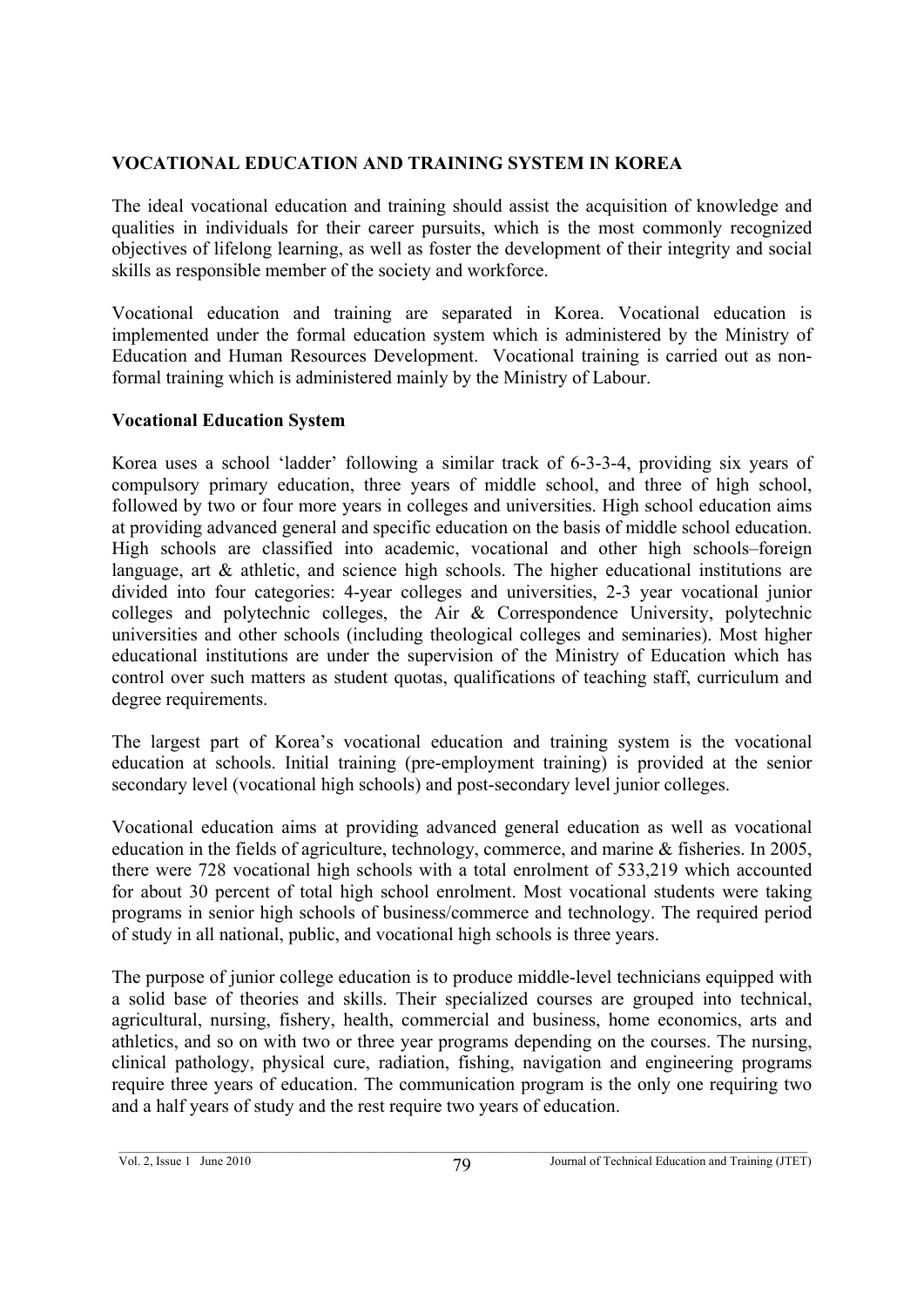## **Vocational Training System**

However, the formal vocational schools were not able to train sufficient technical manpower for the rapidly industrializing economy. In order to train enough workers to meet the increasing industrial demands, the government enacted the Vocational Training Law in 1967 as a result of which many vocational training institutes were established.

The vocational training programs are classified into 'initial training', 'upgrade training', and 'job transfer training', depending on the curriculum, duration and trainee profiles. However, it does not make clear distinctions between the last two categories. In most cases, further training or in-service training is used to include both. Training methods are classified into three categories: institutional training, on-the-job training and on-line (web-based) training.

The Ministry of Education and Human Resource Development (MOEHRD) is the central government organization responsible for the formulation and implementation of policies related to academic activities, the sciences and public education. MOE integrates and coordinates educational policies, publishes and approves textbooks, provides administrative and financial support for all levels of schools, supervises local educational agencies and national universities, operates the teacher training system and takes charge of the function of non-formal education.

Within MOE, the Lifelong Vocational Education Bureau is responsible for the administration of technical and vocational education at secondary and post-secondary level schools and colleges. The Vocational and Professional Education Policy Division within the Lifelong Vocational Education Bureau is the central government level office dealing with uppersecondary and tertiary technical-vocational education. The Junior College Support Division is looking after the administrative and academic related matters for junior colleges.

Non-formal vocational training is administered by the Ministry of Labour. Headed by the Minister and Vice Minister, the Ministry has two offices and four bureaus: Planning and Management Office and Employment Policy Office, and Labour Policy Bureau, Labour Standard Bureau, Industrial Safety & Health Bureau and Women Workers Bureau. In addition, eight professional officers are responsible for offices of professional concerns.

The Korea Research Institute for Vocational Education and Training (KRIVET) is a national government VET body in Korea. KRIVET has responsibilities for developing and implementing Korea's national VET research and evaluation effort, together with the collection and reporting of national VET statistics. KRIVET also provides career information services through its affiliated career information centre.

# **ISSUES OF VET**

# **Mismatch between Demand and Supply**

To forecast the changes in demand for vocational education and training has not been easy. Korean government during economic development era has failed to provide detailed information about the change in future labour demand. The deficiency of reliable information for the future demand of vocational education and training made it difficult for education and training providers to adjust themselves.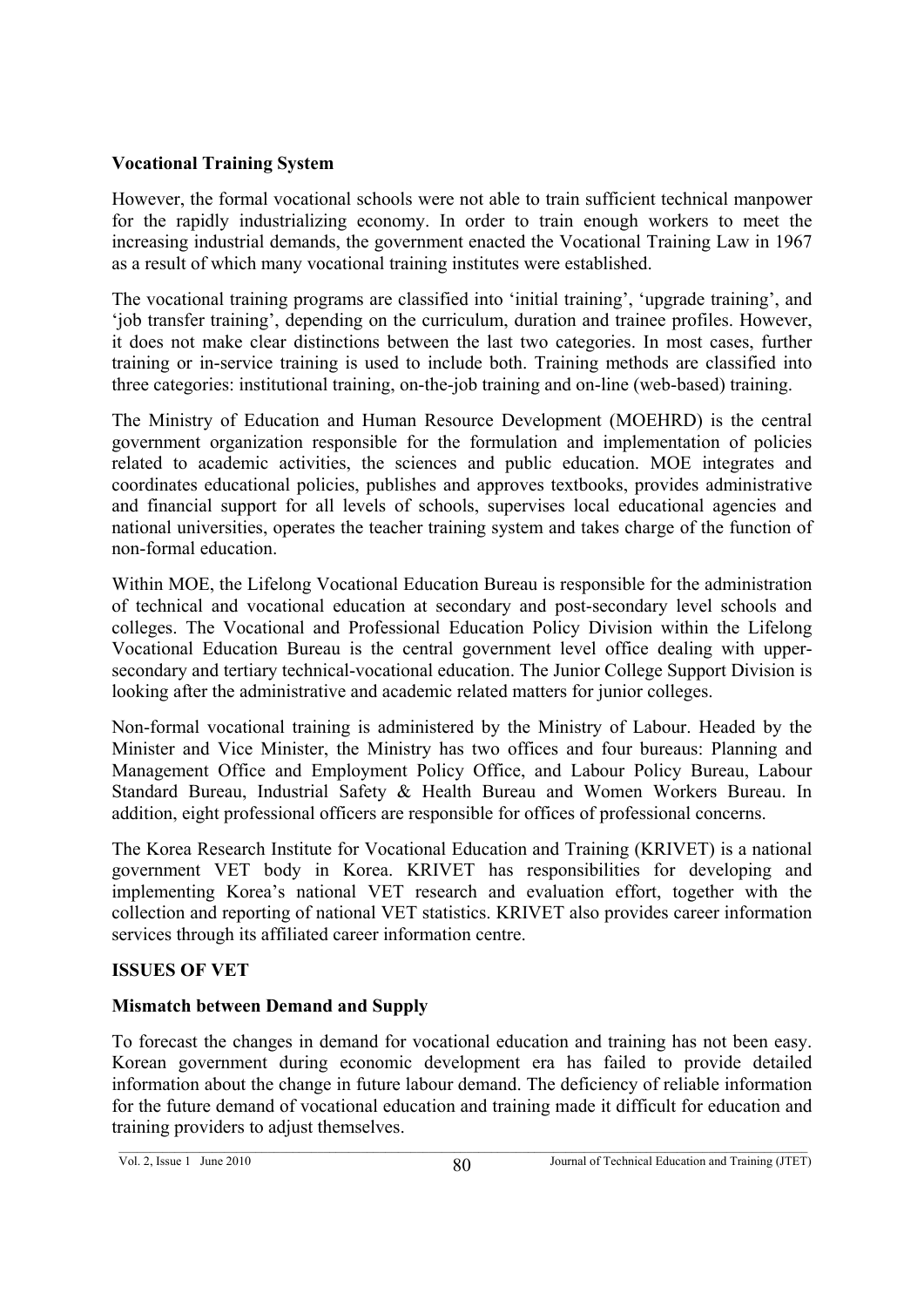There is an imbalance between the demand and supply of a skilled workforce in both academic and industrial areas. Higher education began to focus on humanity studies, which increased from 8.4% in 1981 to 29% in 1997. On the other hand, science and engineering studies dropped from 61.5% to 38.1% in the case of vocational junior colleges. In the case of colleges, humanity studies increased from 28.7% in 1981 to 40.6% in 1997 which exceeded the ratio of science and engineering studies. In the case of quota and academic subject control of colleges (including junior vocational colleges) government policy rationality and market failure occurred concurrently where, despite the educational level of students, inevitably underemployment has taken place. In spite of structural unemployment, a labour shortage deepens in some industrial sectors.

Labour market data are not comprehensive enough to identify skills demand. Another weakness is that there is a limitation of linkages in labour market information. For example, data on employment insurance, occupation and qualification are not integrated. Furthermore labour market data are not well utilized in planning education and vocational education. The education market and the labour market are separated.

## **Low Participation of Workers**

Due to the low rate of adult workers' participation in education, which is compounded by the age-restriction to enter higher education institutions, the participation rate of adults in regular higher educational institutions is low. It is only 20.1% among college students aged over 25, which is significantly lower than the U.S. 45.9%. The reasons for low participation rate of SMEs - large firms with more than 1,000 employees were 97.7% whereas those of small and medium enterprises (SMEs) were quite low - are: chronic labour shortages, insufficient capacity to conduct training, and the danger of poaching by other employers.

If a company does not have enough staff or workers to run its production line, it may be very difficult allow employees time off to take part in any kinds of vocational training programs. Also, we need to point out the fact that such low training participation by SMEs is closely related to the so-called low skill equilibrium. That is, there are still many SME employers who respond that one of the main reason of not participating in employer-led training is the unnecessariness of the training itself. Considering the fact that the average skill level of SMEs is lower than that of large companies, such a response from SME employers indicates that they are not taking the so-called high-road strategy - which combines high value-added technology and high skilled workers, - but rather that they are still adhering to the outdated cost-oriented competition strategy which requires only cheap and unskilled workers.

The improvement of equity in training is equally important issue. An increase in human resource investment for those who have limited access to training, such as workers at small businesses, non-standard workers, or the self-employed, may prevent polarization by enhancing their adaptability to changes in the labour market.

Finally, we need to reform the policy making and training delivery process and system in order to enhance the efficiency and effectiveness of training policies. That is, to enhance the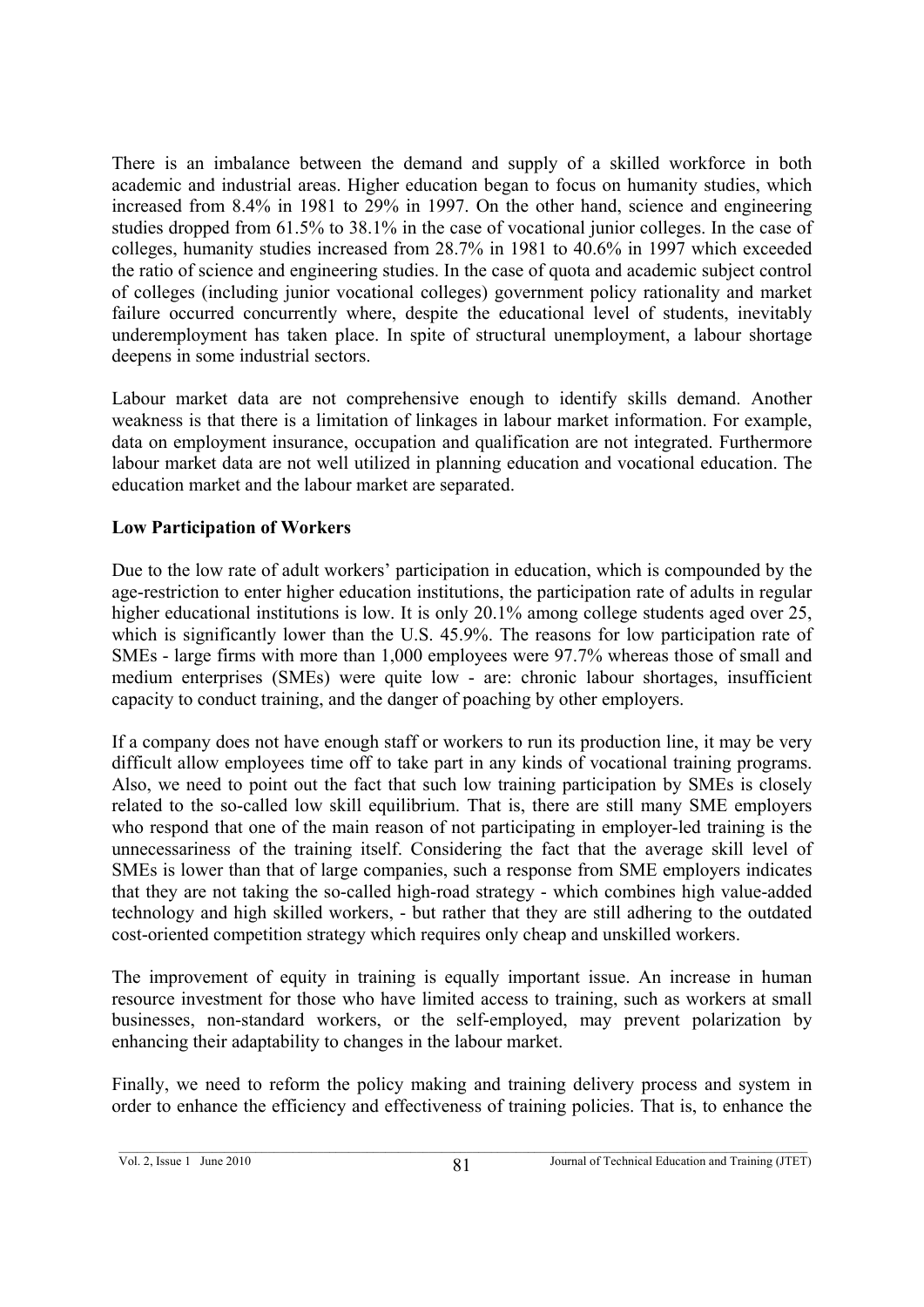relevancy of training program, we need to realize more active participation of key stakeholders in the process of training policy development and implementation.

### **Structural Inertia of VET**

According to Robert Reich, the three jobs of the future include routine production services (performing repetitive tasks); in-person services (providing person-to person services); and symbolic analytical services (problem-solving, problem-identifying and strategic brokering activities). In Korea, the overarching need is to develop critical-thinking, communication skills, computer skills, quantitative reasoning and social interaction among students so that they can become successful knowledge workers for the future. These new skills are very different from those traditionally taught at schools.

The gap between what currently exists and what is required for the future needs to be bridged for Korea's successful transition to a knowledge-based economy. For the most vocational high schools it has been difficult for vocational high schools to adapt themselves due to the lack of proper educational facilities and experts within the schools suitable for such advanced technology.

Until now, the main purpose of secondary education in Korea has been to prepare students to enter prestigious colleges and universities. Even though a number of reforms have been instigated in this area, the college entrance examination system still tends to give priority to students who do better in all fields on average, rather than to those who possess creativity and problem-solving capabilities.

Despite of the changing technological and scientific environment, Korea's vocational education institutions have stuck to their old-style, somewhat outdated education program and courses. There are distortions in the labour market in Korea with respect to wage premiums for different types of education/degrees, partly fuelled by the traditional sense of educational elitism. In its transformation to an advanced, knowledge-based economy, Korea must analyze its education system – not only from the supply side, but also from the demand side.

# **Linkage between School and Industry**

The original function of VET is to provide people with opportunities to learn the skills and knowledge required in the labour market, skills and knowledge often not provided by the general education system. For this reason, the nature of linkages between VET institutions and industries is critical in determining the outcome of vocational education and training. The nature of the linkages is affected by various institutional factors (historical background and funding sources).

Few formal linkages between school and industry and enterprises are found. At the national level, no board or council exists for overseeing the development, implementation and evaluation of national training policy. At the provincial level, no industry advisory committees need to discuss training needs in the provinces. At the VTE school level,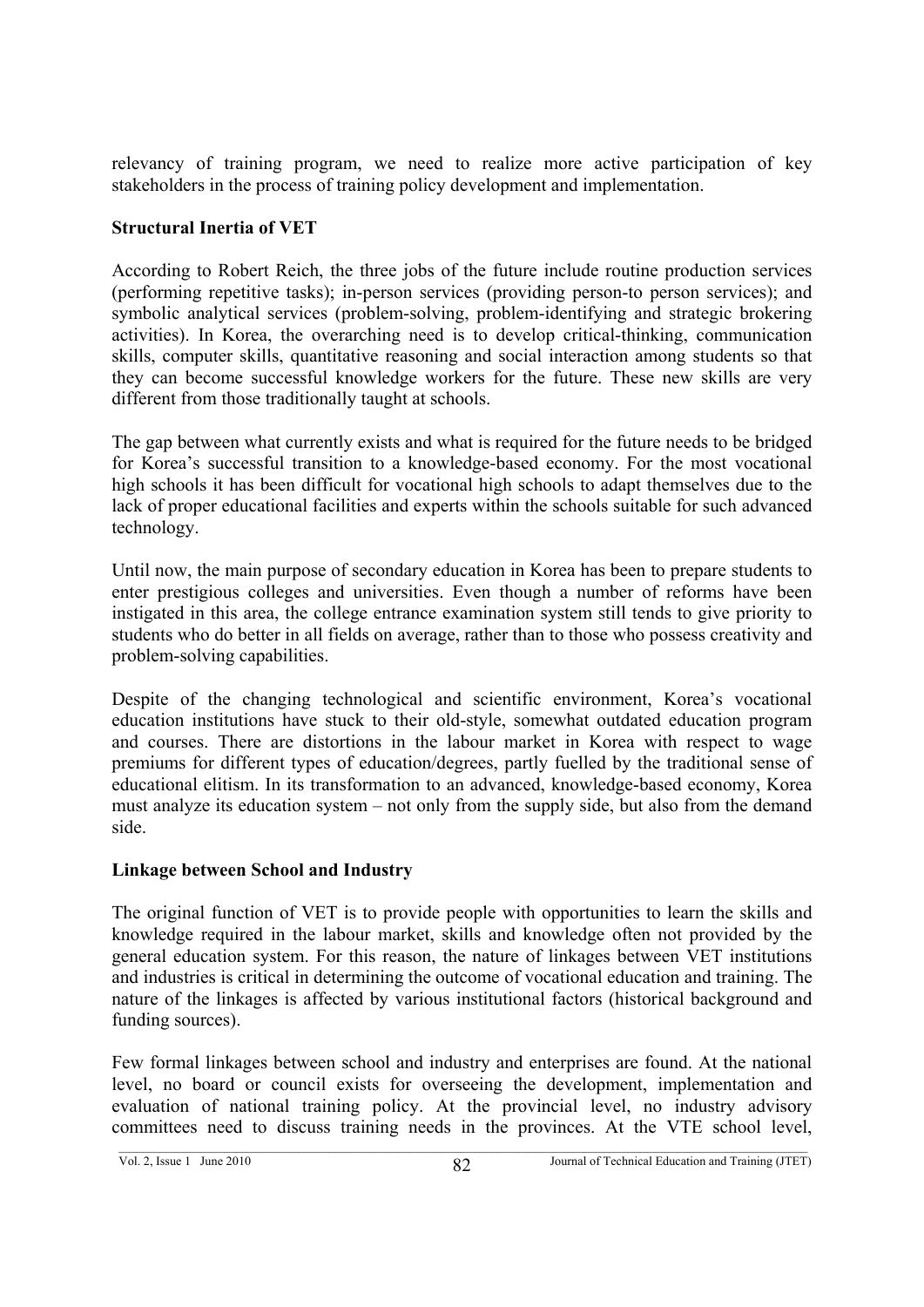employer advisory committees should be organized. Some schools have informal meetings with employers to exchange ideas and information on training. Formal course advisory committee should be developed to advise school on how to develop and implement curriculum. Also, the government should encourage industry to support partnership in active ways. The initiatives of industries and enterprises can strengthen the linkage and should be encouraged.

## **Rigidity and Linkages of VET System**

There is limited continuing education and retraining opportunities for adults. On the other hand, the criteria for selection and the curricula of polytechnic colleges and vocational junior colleges are mainly focused on regular students and it restricts opportunities for industrial workers to attend colleges and universities. We need to restructure each VE institution and build up effective linkages between them, especially between vocational high schools and junior colleges. That is, since traditional programs and courses which are based on narrowly demarcated vocations are no more relevant in a knowledge economy, we need to expand the scope of educational programs at the high school level and link the education at high school and at tertiary level to provide broader basic skills and far-reaching knowledge to vocational students.

Of course, such linkage does not exclude the cases of vocational high school graduates taking jobs just after graduating from vocational high schools. Rather, such a system would provide opportunities of choice to vocational high school students with regard to their further education.

Finally we need to find measures to strengthen the school to work transition. Such measures may include expansion of curriculum-on-demand, more specific courses based on contracts with employers, work experience programs during semesters or vacations and closer cooperation between education institutions and employers at the regional level.

# **TASKS OF LIFELONG VOCATIONAL EDUCATION AND TRAINING**

There are many challenges still to be overcome. A knowledge-based society is marked by an increase in the economic value of knowledge, a shortened life cycle of knowledge, an explosive increase in knowledge, and the increasing relative importance of knowledge workers. In order to cope with these changes, HRD should be facilitated throughout the course of one's life by means of the systematization of lifelong learning, equalization of opportunities in lifelong learning, localization of lifelong learning, creation of a data base for lifelong learning, and networking among lifelong learning systems as facilitated through the Lifelong Education Law. The tasks are summarized as follows.

# **Balance of Lifelong Employability and Learning**

Lifelong employability and active citizenship as the ideals of lifelong learning should be pursued in balance. In Korea, with the arrival of the knowledge-based Society, membership of the OECD, the so-called IMF era and structural unemployment, HRD for improved economic competitiveness as advocated by OECD has been emphasized more than the educational ideals of UNESCO for individual self-realization. In this respect, vocational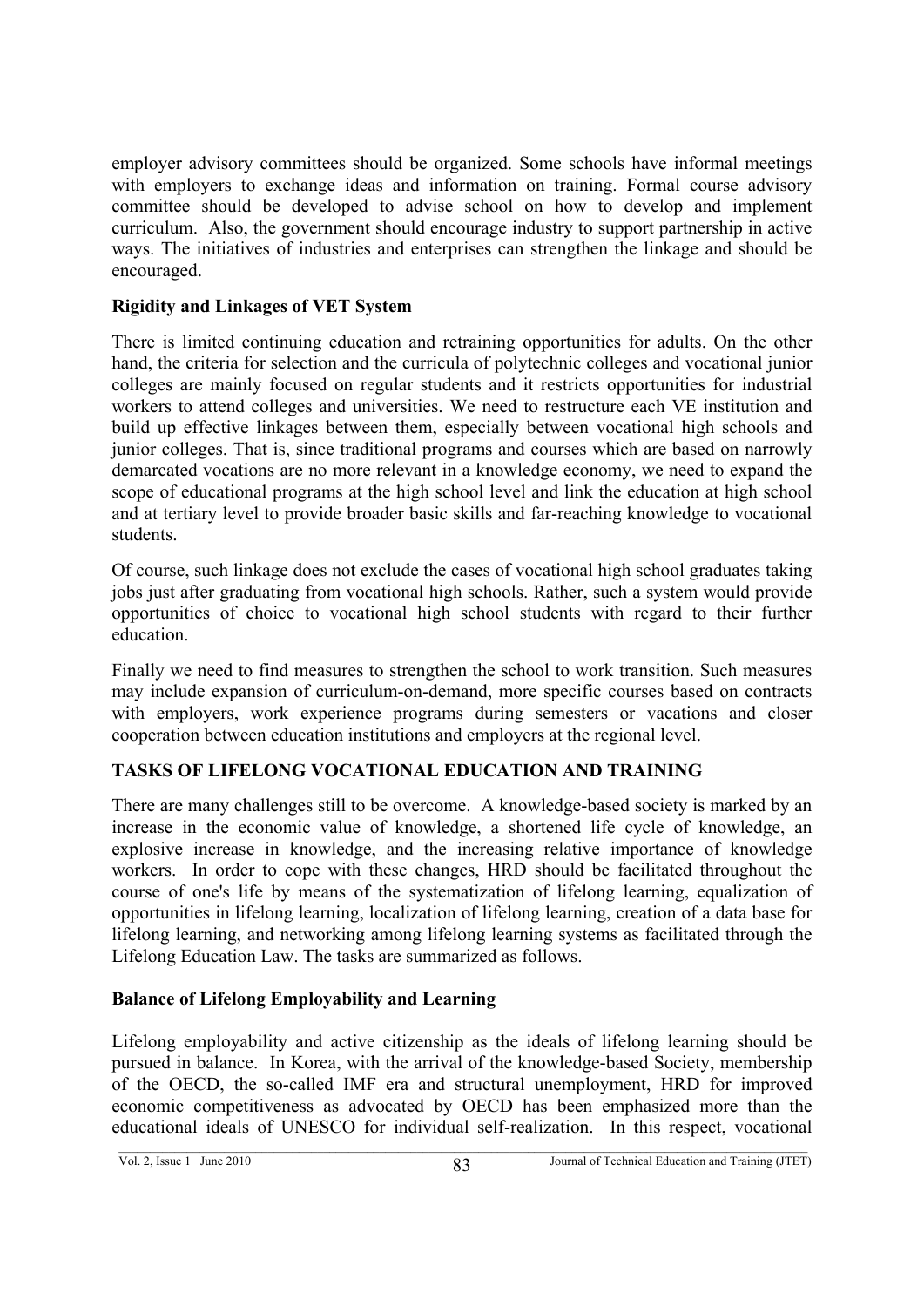education and training should be pursued, with vocational education in the Learning Economy, i.e. education for human capital and social capital formation should be implemented side-by-side.

A similar situation is reflected in the mismatch between majors and jobs. According to the results from the NSO of Korea, more than 40% of respondents with a junior college or university degree said that the course content of their major field of study did not match the requirement of their jobs.

Improvements will be made on the information system about the labour market performance of higher education. For example, more data on key inputs like Pupil/Teacher ratio, unit course expenditure and Outcome measures like persistence/graduation rate, employment rate, reputation of graduates, customer satisfaction and etc.

Enhancement of networking and partnerships will be carried out between universities and other stakeholders like local governments and business community with the expectation that enhanced partnership may contribute to the improvement of relevancy of college education.

Finally reduction of over-expanded higher education sector will be pursued. To this end, Korean government will give extra financial support to induce the M&As among universities and colleges. It is expected that as a result of such effort the number of new students enrolling at universities will decrease by 95,000 by the end of 2009. Currently the number of new students in all universities and colleges is around 630,000. As for the reform of VET, the Korean government has so far issued two reform plans – one for vocational education and one for vocational training.

# **Regional Lifelong Learning**

Lifelong learning should be more dynamically pursued at a grass-roots level. Regional lifelong education in Korea has seen little activation thus far owing to a centralized educational system, and such a gap must be rectified as regional communities are the beginning and the end of lifelong learning. As the revamped Ministry of Education and Human Resources Development has been launched, so should innovative models of regional Lifelong Educational Information Centres, Lifelong Learning Hall, and Lifelong Educational Councils be developed and provided. The vocational education and training program should be focused and enlarged in the area of lifelong learning. Management personnel should be professionalized through education and training, and participation of these organizations in municipal affairs should be guaranteed institutionally while taking care not to undermine the expertise and political neutrality of education.

The creation of a new pilot project should be mobilized through the establishment of a Learning City, Learning Region, and 'Support Project to Create Learning Cities and Towns'. This can promote regional lifelong learning and elevate the existing culture of education to the status of the 2nd 'Saemaeul (New Village) Movement'. Festivals to share and celebrate the results of learning should be held on a regional basis, and regional learning association movements should be activated nation-wide. These measures will transform the nature of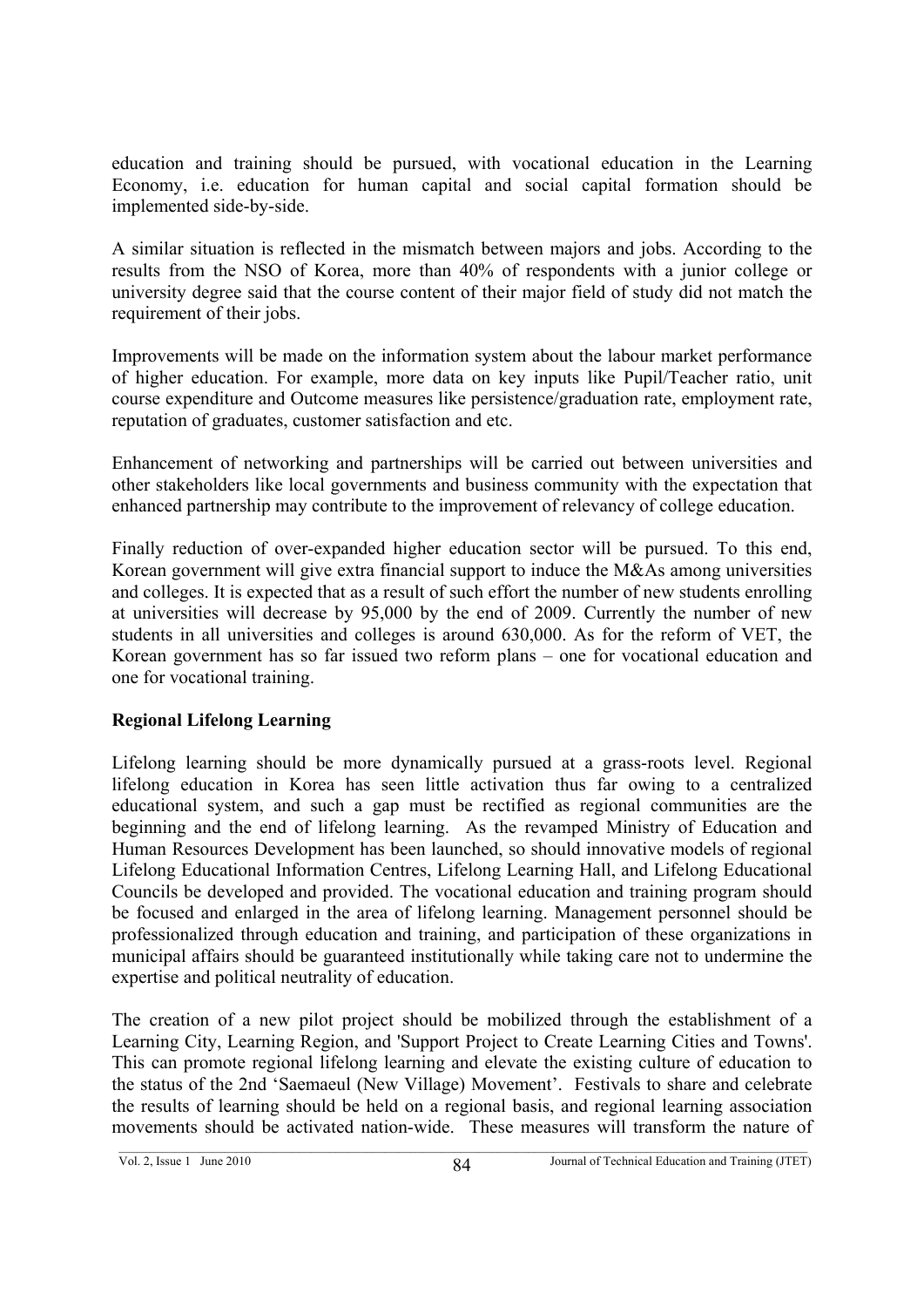lifelong learning from one provided by the state to a voluntary movement participated in by the learners. This will be the lifelong learning policy that can promote a learning culture.

Regional HRD systems are also on the way of construction. Since 2003, the Korean government has been trying to build regional HRD systems on the belief that region-based education and training delivery system could serve to improve regional innovation through more region-specific education and training programs. Such systems also require active participation of industry representatives and the education and training sector at the regional level.

### **Expanding Diverse Opportunities for Higher Education for Adults Learning Organizations**

We need to make work places also learning organizations. The boundary between work and learning is blurring in the knowledge-based society and learning economy; the controlling authority on education has been shifted from the church (as in the middle ages), to the state in modern times, and to multinational businesses in the post-modern era. Until the mid-1990s, the "School to Work" system functioned as a conduit to provide human resources to businesses. Currently, this system is being transformed to a "Work to Work" model by which businesses can set up in-house educational institutes and develop programs, so as to better promote a form of HRD directly related to corporate competitiveness. In order to establish and run Corporate Universities and transform work places into learning organizations of work, it is necessary to mitigate any excessive educational costs that would otherwise be borne by the owners of the businesses.

#### **Improving the Cyber Education System**

We need to increase the participation in Lifelong Learning without the hindrance of time, space and economy by providing Lifelong Learning information and programs free on the Internet. Also the programs should be diversified taking advantage of the Comprehensive Information System of Lifelong Education and Edu-Net. In addition, free cyber-learning contents for the disadvantaged groups who have less educational opportunities are to be developed and distributed.

#### **Reorganizing the Running of Lifelong Learning Institutes**

The results of Lifelong Learning to be equal to the credits of regular colleges should be acknowledged. Moreover, Lifelong Learning Institutes attached to colleges should be changed and developed into adult continuing colleges which provide regular courses to motivate the adult learners, reorganizing Lifelong Learning Institutes into Lifelong Colleges or Adult Colleges, and consolidating language centers, computer centers, and CEO courses into parts of Lifelong Learning Colleges.

Various qualifications for the graduates of Cyber/Corporate Colleges should be prepared, and the standards of awarding or applying various national qualifications should be supplemented, so that graduates of Cyber colleges get qualifications equal to graduates of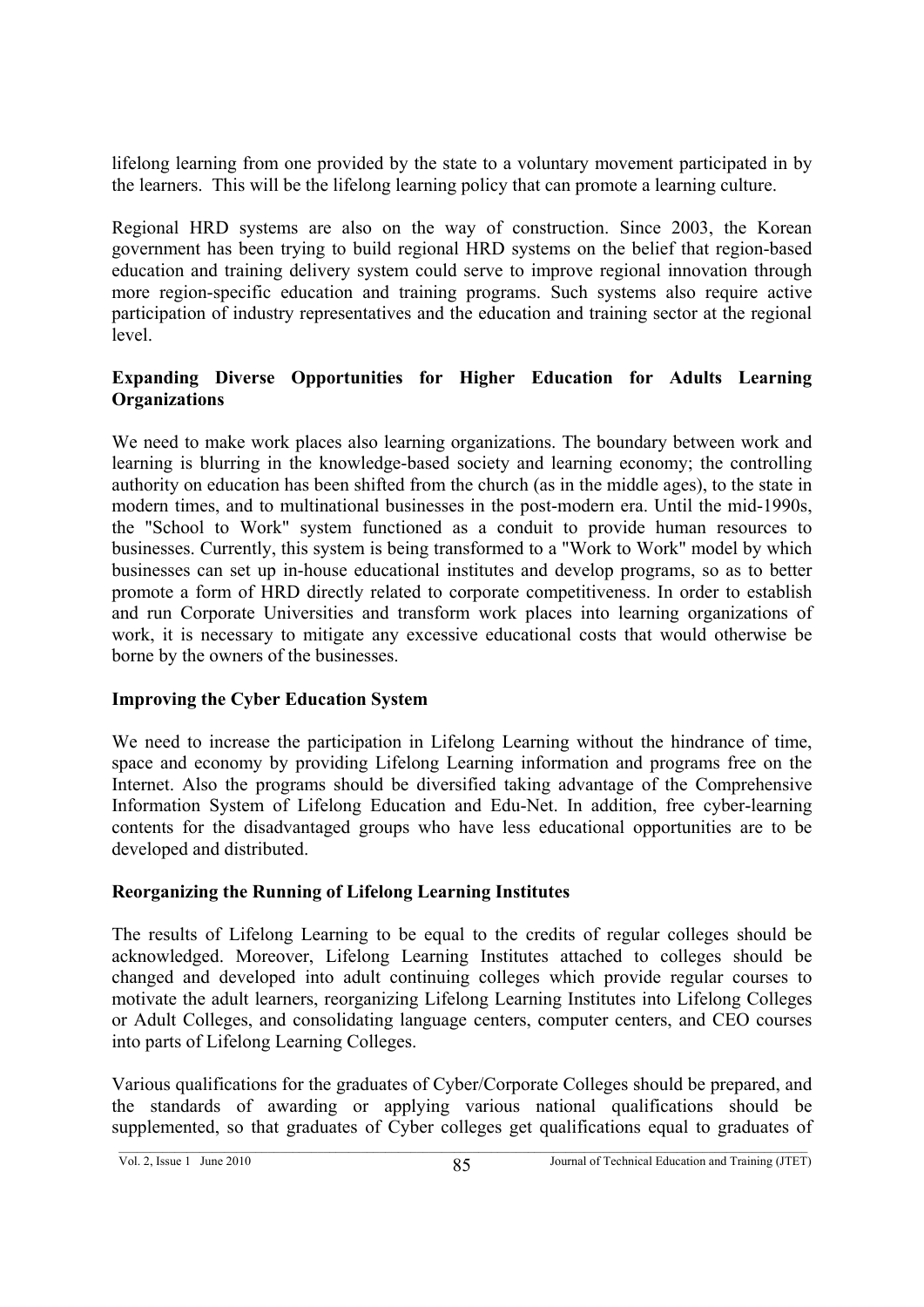regular colleges. Nonetheless, the establishment standards of Cyber/Corporate Colleges should be strictly applied, so as to prevent excessive establishment.

## **Equalization in the Opportunities**

Equalization in the opportunities for lifelong learning is important. It is an ideal of lifelong learning that all members of the state should be provided with equal access and opportunity for learning. Owing to the commercialization of lifelong learning and its concentration in certain urban centers, residents in cities tend to be comparatively overeducated while people in more rural regions remain in a state of absolute illiteracy. As in other countries in Korea, policy to increase opportunities for adult higher education should be supported by policy to improve the basic functions of development of vocational skills. Another important task is to acknowledge the existence of an illiterate population in farming and fishing regions and more impoverished city areas, and encourage the involvement of such citizens in the lifelong learning.

## **Support for Disadvantaged Groups to Narrow the Education Gap**

## **a) Support for pro-literacy education in order to increase new national basic skills**.

The materials and programs to increase adult literacy and life technology should be supported and provided. Also launching a national pro-literacy movement through the mass media such as TV is needed.

The stipulation of the Lifelong Education Law mentioning that it is the duty of the state to provide literacy education is to be realized. The only accreditation system for elementary school education is the qualification examination for middle school entrance.

There are over 230 organizations including the Civil Education Centre (1), Social Welfare Halls (175), Voluntary Service Groups (19), and Women's organizations (9) provide proliteracy education.

Actually the aged, who consist of most of the illiterate, are concerned about the examination. The ratio of successful applicants for the middle school entrance exam is higher among those in their 30s to 40s, while lower among those in their 50s. In this context, to expand the opportunity for adults to receive middle school education, free compulsory education of the middle school courses at Lifelong Learning Centers acknowledged by the government should be expanded. Also, the number of Air and Correspondence high schools, while expanding the adult middle school education system by establishing Air and Correspondence middle schools, should be expanded.

The accreditation system for elementary and middle school education for those who take the elementary and middle school courses at those institutes approved by the state should be introduce, regardless of the qualification examination.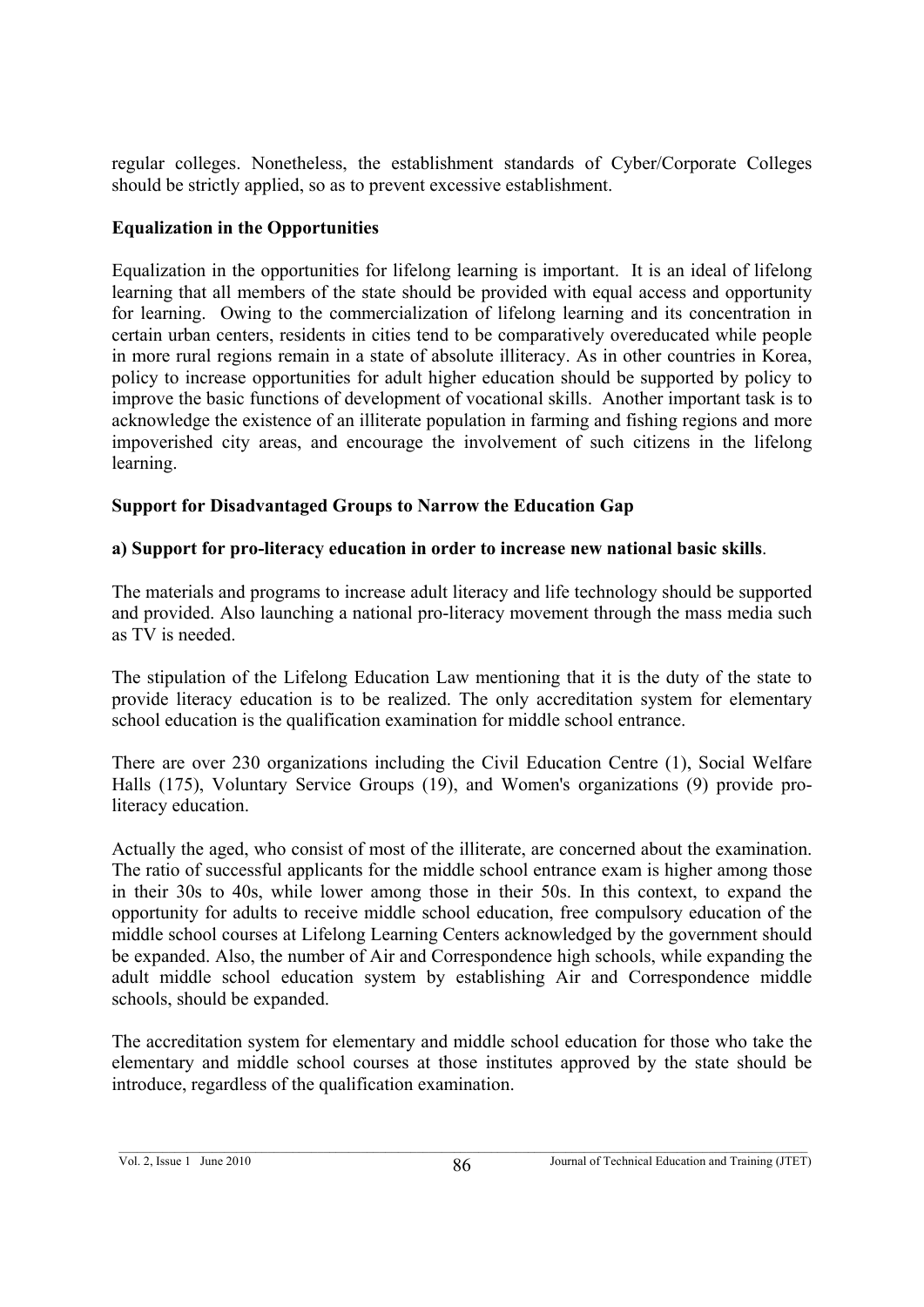### **b) An education system should be established linking learning, welfare, and employment for the aged.**

- Developing and distributing high quality education programs for the aged by establishing 'courses for professional education staff for the aged' for those who are in charge of classes for the aged or for those who are employed at Welfare Halls.
- Developing a vocational education model for the aged in relation to labour markets.
- Providing education program for job transfer, and education program for retirement preparation.
- Providing economical and easy-to-access education for the aged through TV educational programs for the aged.

## **Reform of VET**

For vocational training, the plan for the reform of Vocational Ability Development was issued in April 2005 by the Ministry of Labour and for vocational education Vision 2020: Vocational Education for All in May 2005 by the Presidential Committee of Education Reform.

Both these plans are reflecting the changing requirements and sharing many common points. Key features of these plans are:

First demand driven reform, - it is essential that we make the VET sector more responsive to changes in demand from industry. To this end several measures are included in these plans to systematically incorporate voices from both employers and employees.

Second, co-operation between the VET sector and Industry side should be emphasized. To advance demand driven reform, we need more close cooperation between the VET sector and industry side.

Third, there will be reforms based on the principles of decentralization and networking of VET policy development and its implementation. These principles are based on the recognition that the previous system, in which central government alone decided almost everything regarding education and training policy, is no longer appropriate under the current situation.

Fourth, the Korean government is also trying to encourage the self-directed HRD of individual employees and unemployed people. To this end, the Korean government plans to increase financial assistance to them through a number of channels. For example, employees of small and medium-sized companies and irregular workers like part-time or temporary workers are eligible for the tuition fee reimbursement program which covers part of or full cost of job-related training programs, including language courses.

Along with the growing importance of self-directed education and training, it became inevitable to relax such restrictive conditions and make it possible for more workers to receive job-related education and training on their own initiatives. So the current program